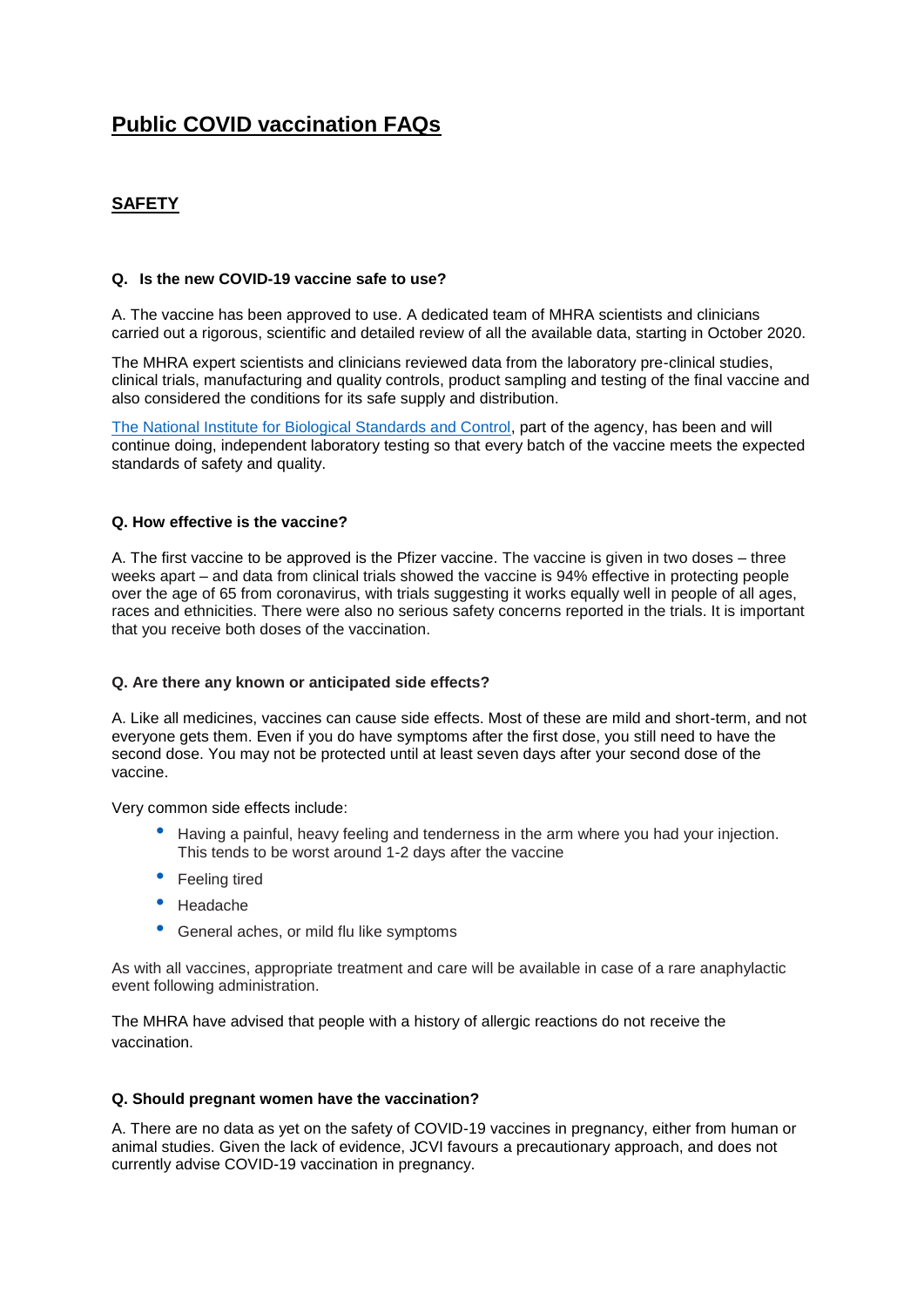Women should be advised not to come forward for vaccination if they may be pregnant or are planning a pregnancy within three months of the first dose.

Data are anticipated which will inform discussions on vaccination in pregnancy. JCVI will review these as soon as they become available.

#### **Q. What is the evidence to show the Pfizer vaccine is safe for BAME communities?**

A. The phase three study of the Pfizer BioNTech COVID-19 vaccine demonstrated a vaccine efficacy of 95%, with consistent efficacy across age, gender and ethnicity. Overall, among the participants who received the COVID-19 vaccine 82.1% were White, 9.6% were Black or African American, 26.1% were Hispanic/Latino, 4.3% were Asian and 0.7% were Native American/Alaskan.

#### **Q. I have had my flu vaccine, do I need the COVID-19 vaccine as well?**

A. The flu vaccine does not protect you from COVID-19. If you are eligible for both vaccines you should have them both, but normally separated by at least a week.

#### **Q. Will the COVID-19 vaccine protect me from flu?**

A. No, the COVID-19 vaccine will not protect you against the flu. If you have been offered a flu vaccine, please try to have this as soon as possible to help protect you, your family and friends from flu this winter

#### **Q. Is the vaccine vegan/vegetarian friendly?**

A. Yes, the Pfizer vaccine does not contain any meat derivatives or porcine products.

If, and when, further vaccines are approved we will publish information about known allergens or ingredients that are important for certain faiths, cultures and beliefs.

#### **Q. Is this vaccine being delivered by volunteers in Lincolnshire?**

A. No. All vaccinators are fully qualified, and have received an additional, specific training program relating to the delivery of this vaccine.

Some volunteers are supporting with admin functions.

## **PRIORITY GROUPS**

#### **Q. Where will people get the vaccine?**

The NHS is rapidly putting in place new deliver channels tailored to the particular logistical requirements of the first Covid vaccine to be approved:

- **Hospital Hubs:** Dozens of NHS trusts will act as hospital hubs where patients and staff can be vaccinated on site. These hubs are where we know the Pfizer vaccine can be stored safely. [There are 50 hubs in](http://tracking.vuelio.co.uk/tracking/click?d=kSeCNfd330--_OBW3J6vHkvGfTsWZRTOqUP0L70ckY5agciLPRE4uNcPdrjiYexRtYddFhWvsP4ZTfolN61Fk2VlLWvUwjs4Mkb7hm3bsJ7fknkvhmaTggWCL_xpWZBqlby3C1o0aD6ebtwI12-Ov4BHYb_Tb1yphwVncyM9O7-bjMafF5jdA2Lc7jn1E8PvNLxRFJHGLdSh3WiIvb2B8sJnagi7xC9nkWIjojNS0ySTNJsBrHiixgSPSqST2g1kfw2) the first wave and more hospitals will start vaccinating over the coming weeks and months as vaccine supply increases and the programme ramps up.
- **Local Vaccination Services:** To make it as easy as possible for those who are eligible to access a vaccination safely, Local Vaccination Services will also be available. These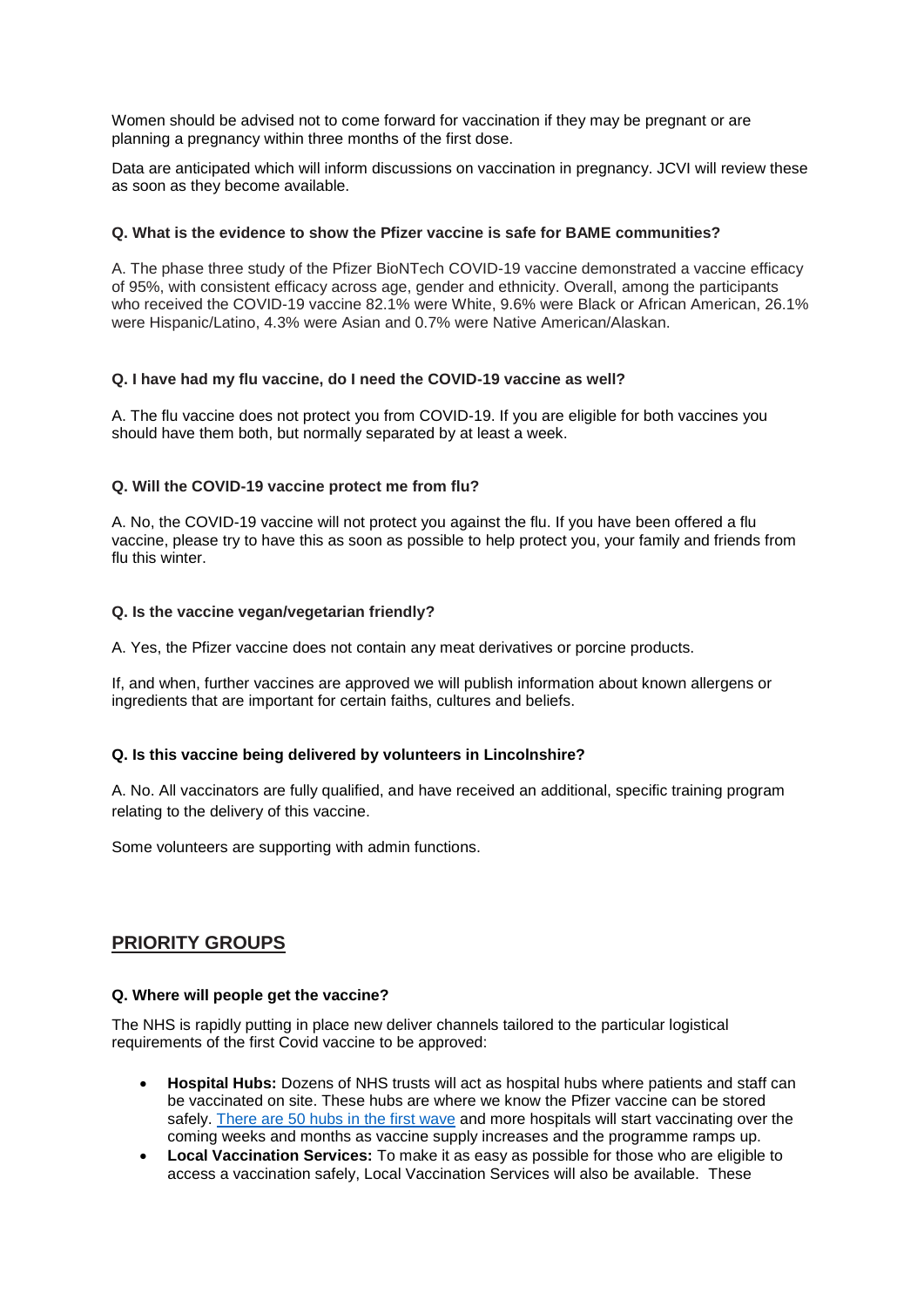community and primary care-led services will vary based on local and logistical considerations but will include GP practices, local authority sourced buildings or other local facilities and as vaccine supply increases in the New Year, local pharmacies too.

 **Vaccination Centres:** The NHS will also establish vaccination centres, where large numbers of people will be able to go and get a jab. The majority will open in the New Year when supply of the vaccine increases. They are being set up in local venues such as sports stadiums and concert venues that offer the physical space to deal with large numbers of people while maintaining social distancing.

#### **Q. Who will get the vaccine first and why?**

A. The independent Joint Committee on Vaccination and Immunisation (JCVI) will advise Government on which vaccine/s the UK should use, and priority groups to receive the vaccine based on the best available clinical, modelling and epidemiological data. This will depend on the properties of the vaccine, those most at need (including health and care workers) and the unique medical circumstances of individuals.

The NHS will follow clinical guidance by DHSC and JCVI on the prioritised people eligible for COVID-19 vaccine and therefore plan for vaccine rollout accordingly.

The Joint Committee on Vaccination Immunisation has published advice on priority groups in order of priority:

- 1. Residents in a care home for older adults and their carers
- 2. All those 80 years of age and over and frontline health and social care workers
- 3. All those 75 years of age and over
- 4. All those 70 years of age and over and clinically extremely vulnerable individuals
- 5. All those 65 years of age and over.
- 6. All individuals aged 16 years to 64 years with underlying health conditions which put them at higher risk of serious disease and mortality
- 7. All those 60 years of age and over
- 8. All those 55 years of age and over
- 9. All those 50 years of age and over

#### **Q. How will people know when it is their time to get the vaccine?**

A. When it is the right time people will receive an invitation to come forward. For most people this will be a letter, either from their GP or the national NHS. This letter will include all the information a person will need to book appointments, including your NHS number.

Please remember it will take time for us to vaccinate everyone who is eligible. Our first priority is the most at risk as determined by the JCVI.

We are asking the public not to contact the NHS to get an appointment until you get this letter. We would be grateful if you would help us to share this message over the coming weeks

#### **You do not need to do anything.**

#### **Q. Who should not have the vaccination?**

A. The vaccines do not contain living organisms, and so are safe for people with disorders of the immune system. These people may not respond so well to the vaccine. A very small number of people who are at risk of COVID-19 cannot have the vaccine – this includes people who have severe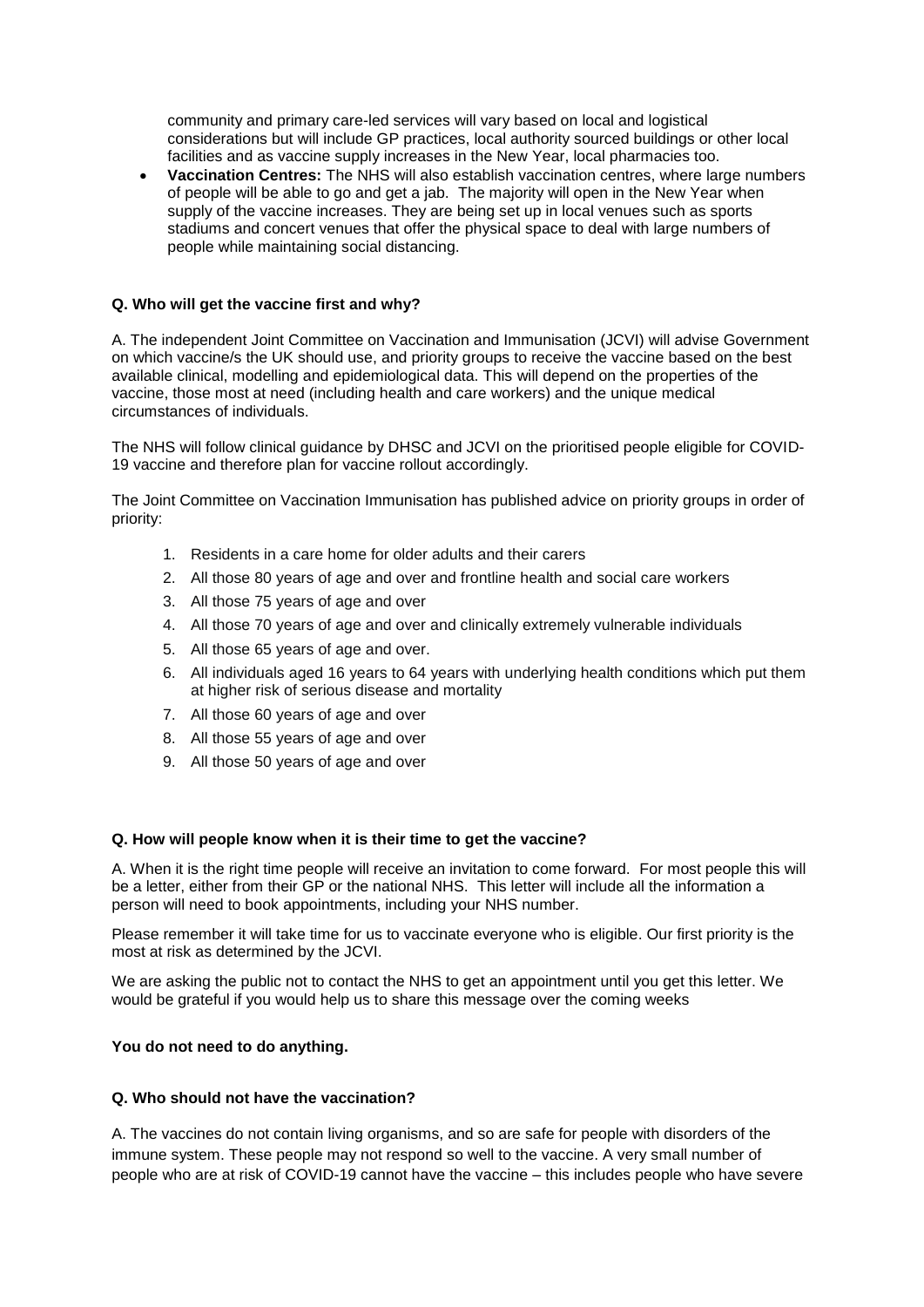allergies to a component in the vaccine. Women of childbearing age, those who are pregnant, planning a pregnancy or breastfeeding should read the detailed information on [www.nhs.uk/covidvaccination.](http://www.nhs.uk/covidvaccination)

#### **Q. I have an illness/ long term condition. Should I have the vaccine if offered it?**

**A.** The vaccine will also be offered to adults with conditions such as: • a blood cancer (such as leukaemia, lymphoma or myeloma) • diabetes • dementia • a heart problem • a chest complaint or breathing difficulties, including bronchitis, emphysema or severe asthma • a kidney disease • a liver disease • lowered immunity due to disease or treatment (such as HIV infection, steroid medication, chemotherapy or radiotherapy) • rheumatoid arthritis, lupus or psoriasis • liver disease • having had an organ transplant • having had a stroke or a transient ischaemic attack (TIA) • a neurological or muscle wasting condition • a severe or profound learning disability • a problem with your spleen, e.g sickle cell disease, or having had your spleen removed • are seriously overweight (BMI of 40 and above) • are severely mentally ill All people who are in the Clinically Extremely Vulnerable group will be eligible for a COVID-19 vaccine. Whether you are offered the vaccine may depend on the severity of your condition. Your GP can advise on whether you are eligible.

#### **Q. If I am currently self-isolating, should I go and get vaccinated?**

**A.** You should not attend a vaccine appointment if you are self-isolating, waiting for a COVID-19 test or unsure if you are fit and well. If you are positive, self-isolating, waiting for a COVID-19 test or unsure if you are fit and well you should follow government guidelines.

#### **Q**. **I'm currently ill with COVID-19, can I get the vaccine?**

A. People currently unwell and experiencing COVID-19 symptoms should not receive the COVID-19 vaccine until they have recovered. If you are positive, self-isolating, waiting for a COVID-19 test or unsure if you are fit and well you should follow government guidelines.

#### **Q. If I have had a positive Covid test in the past, am I still entitled to get vaccinated?**

**A.** Yes, however as clinical deterioration can occur up to two weeks after infection, ideally vaccination should be deferred until clinical recovery and at least four weeks after onset of symptoms or four weeks from the first PCR positive specimen in those who are asymptomatic

If you have prolonged COVID-19 symptoms you can still receive your COVID-19 vaccine. However, if you are seriously debilitated, still under active investigation, or have recently suffered deterioration in your condition then deferral of vaccination may need to be considered. If this is the case, you should discuss this with your GP prior to booking a vaccination appointment.

#### **Q. Are people who are under 18 are eligible for the vaccine?**

A. Only young people age 16-18 years, who are employed in, studying or in training for health and social care work should be offered vaccination alongside their colleagues if a suitable vaccine is available.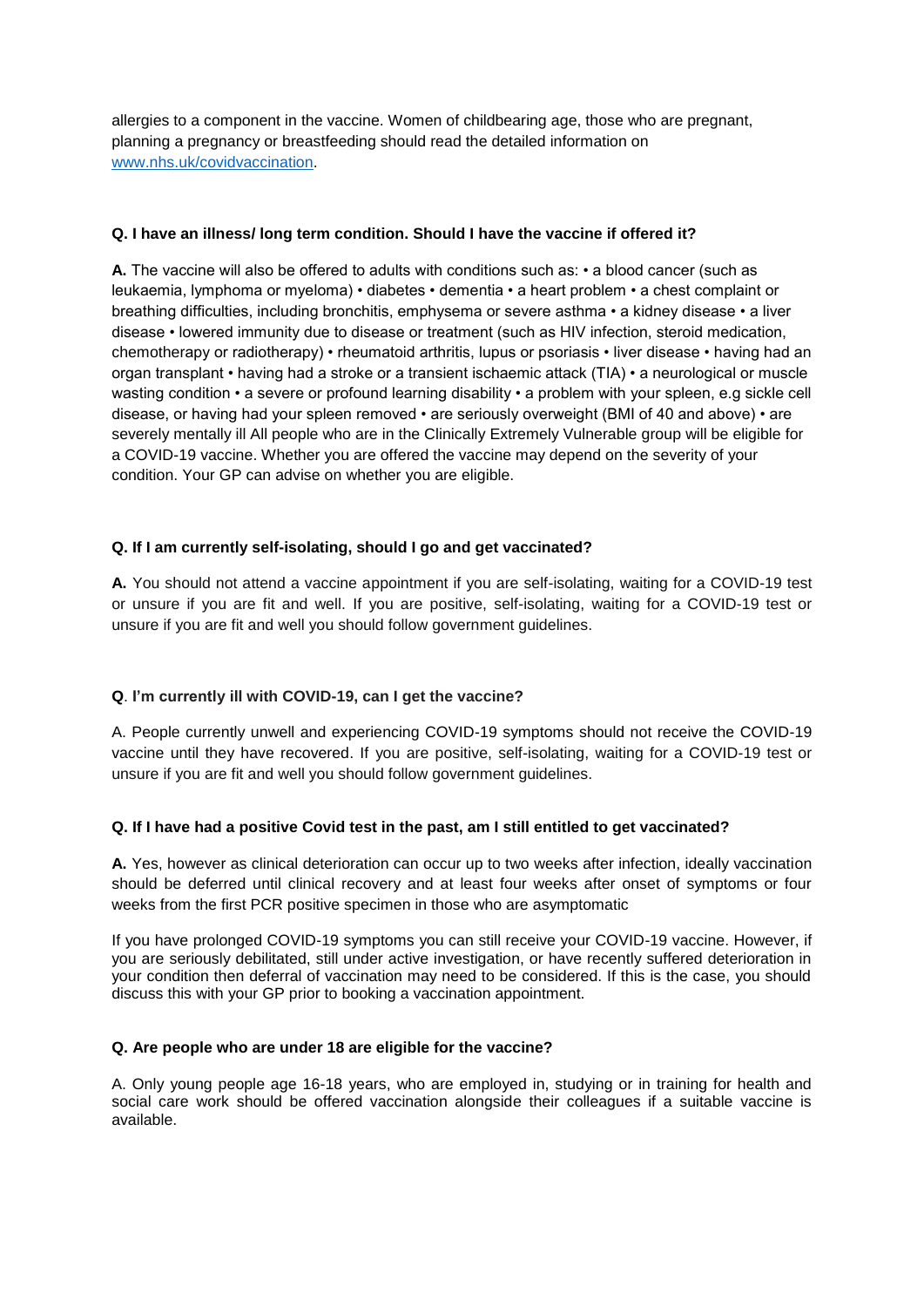## **LINCOLNSHIRE'S VACCINATION PROGRAMME**

### **Q. Who will be offered the vaccine at Lincolnshire's hospital hub?**

A. The order in which people will receive the vaccine is decided by the Joint Committee on Vaccination and Immunisation (JCVI) and they have advised that age is the single greatest risk of mortality from COVID-19. After over eighty year olds, care home staff and priority healthcare staff were amongst the first to be offered the vaccine. We have begun to vaccinate all of these groups in Lincolnshire.

Those in the over 80 age group will be inpatients and outpatients who will already be at Lincoln County Hospital and who we can safely vaccinate in the first instance.

Care home staff from across the county are eligible to be offered the vaccine immediately too.

Those NHS provider staff (ULHT, LPFT, LCHS) across Lincolnshire who are most at risk are also be prioritised.

Not all people in the above groups will be contacted immediately but in accordance with available vaccine and appointment slots

## **Q. Why is there only one hospital hub? And why is this happening at Lincoln County Hospital only?**

- A. The number and location of hospital hubs has been decided by NHSE/I nationally. We are very pleased to be one of the first systems in the Midlands to have a hospital hub.
- Our first hub is based at Lincoln because it is at present the only site with the appropriate storage facilities and licensing for this particular vaccine.
- Staff across the NHS and partner organisations in Lincolnshire have worked incredibly hard together and have successfully responded to the national request regarding the COVID vaccine delivery.

## **Q. Why are not all over 80 in and out patients at Lincolnshire's hospitals being offered the vaccine?**

As we deploy the vaccine, we continue to risk assess patient safety on a case by case basis, alongside the appropriateness and safety of transporting the vaccine. We're continuing our work to ensure we can safely offer as many of this priority group the vaccine as possible, in accordance with availability.

#### **Q. Who will be offered the vaccine through Lincolnshire's primary care programme?**

A. The order in which people will receive the vaccine is decided by the Joint Committee on Vaccination and Immunisation (JCVI) and they have advised that age is the single greatest risk of mortality from COVID-19.

Our primary care led community model will prioritise those in the over 80 age group.

## **Q. Why are not all GP surgeries taking part in Lincolnshire's primary care vaccination programme?**